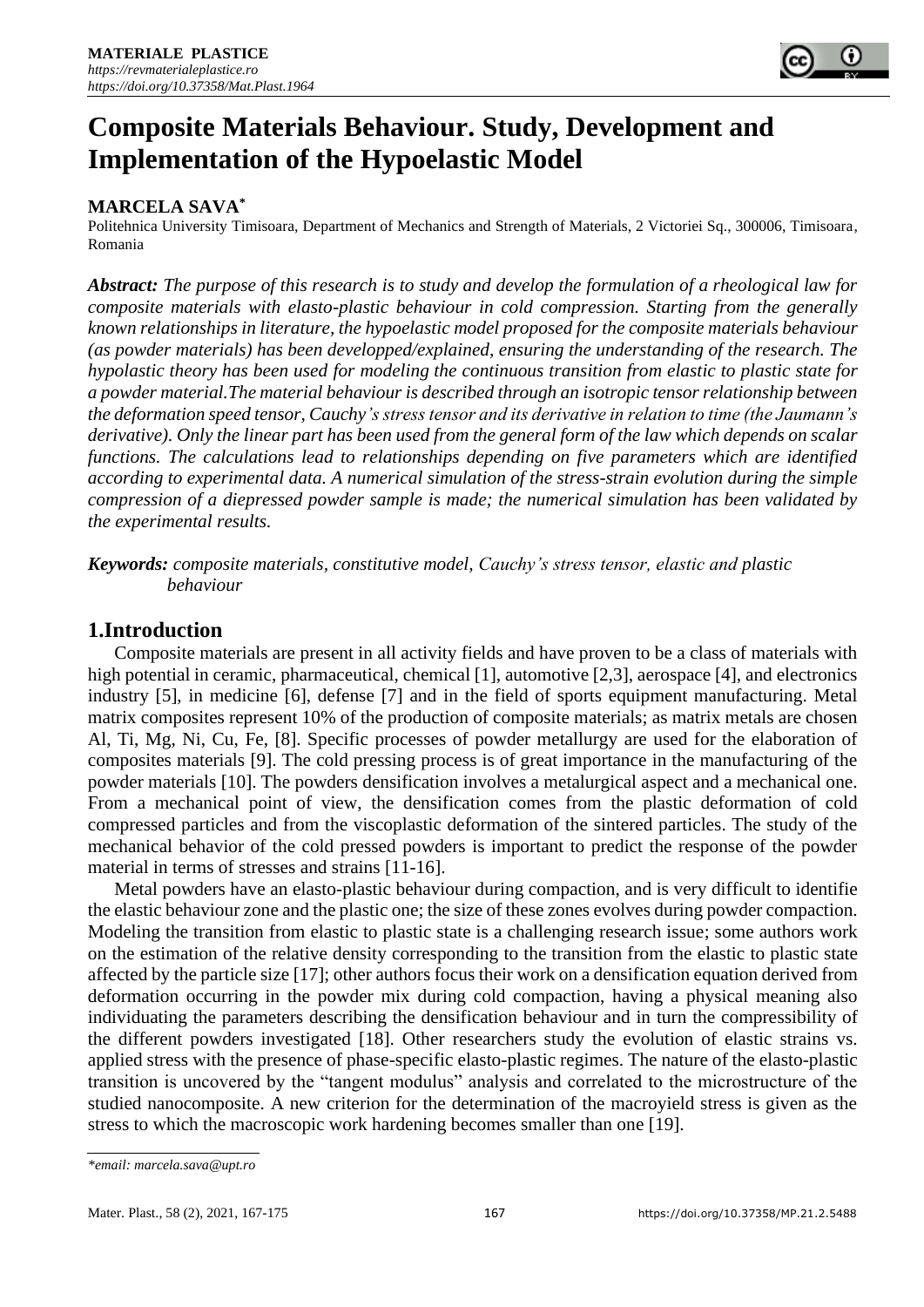Satisfactory models describing densification were proposed as the result of the axial and radial stresses acting on the powder column. The recorded data are very precise from an industrial perspective mainly in the last stage of compaction directly related to final green density [20].

An original approach is based on an incremental variational principle according to which the local stress–strain relation derives from a single incremental potential constructed from a free energy and a dissipation function [21].

In this paper, the mechanical behaviour of powder materials is described through a constitutive model. An analytical elastic theory or a rigid-plastic scheme will idealize the powder behaviour. Stutz's [22] hypolastic theory has been used for modeling the continuous transition from elastic to plastic state for an iron powder. From the most general form of the Stutz's constitutive model which depends on ten scalar functions is utilized only the linear part, having as arguments the independents invariants of the Cauchy's stress tensor, of deformation speed tensor and the powder relative density. Imposing the condition of homogeneity in relation to time and using a particular issue for the scalar functions, the constitutive model is finally based on five parameters  $\alpha_i$  depending on the stress tensor invariants and on the powder relative density. The  $\alpha_i$  functions are identified for an iron powder, by imposing as the constitutive model could describe a linear elastic behaviour for infinitesimal deformations and a perfect plastic behaviour for large deformations.

# **2.Materials and methods**

## **2.1. Theoretical part**

The hypoelastic model

The quasi linear part of the most general form of Stutz's hypoelastic model, [1] is:

$$
\hat{\sigma} = a_0 \, \delta + a_1 \, \sigma + a_2 \, d \tag{1}
$$

*a*<sub>0</sub>*, a*<sub>1</sub>*, a*<sub>2</sub> – scalar functions of the invariants of  $\sigma$  and d.

The simplified form of the hypoelastic model written in rheological axes is given by:

 $\sim$   $\sim$   $\sim$ 

$$
\hat{\sigma} = \left(\alpha_0 E_1 + \alpha_3 \,\overline{M}\right) \hat{\delta} + \alpha_1 \,\hat{\varepsilon} + \left(\alpha_2 E_1 + \alpha_4 \,\overline{M}\right) \sigma \tag{2}
$$

*~ σ* - Cauchy's stress tensor;

- *~ σ ˆ* Jaumann's derivative of *~ σ* [23];
- *~ ~*  $\dot{\varepsilon} = d$  - deformation speed tensor;
- $\overline{\sigma}$ , *d* deviatoric tensors of  $\sigma$  and *d*
- $\alpha_i$  scalar functions depending on stress tensor invariants;

*~ δ* - unity tensor;

- *E*<sub>*I*</sub> first invariant of *d*.  $E_i = d_{ii} = \dot{\varepsilon}_{ii}$ *~*
- $\overline{M}$  joint invariant of  $\overline{\sigma}$  and  $\overline{d}$ .  $\overline{M} = \overline{\sigma}_{ij} d_{ij}$

The constitutive law (2) can be decomposed in the isotropic part (3) and a deviatoric part (4), such as:

$$
\hat{S}_I = (3\alpha_0 + \alpha_1 + \alpha_2 S_I)E_I + (3\alpha_3 + \alpha_4 S_I)\overline{M}
$$
\n(3)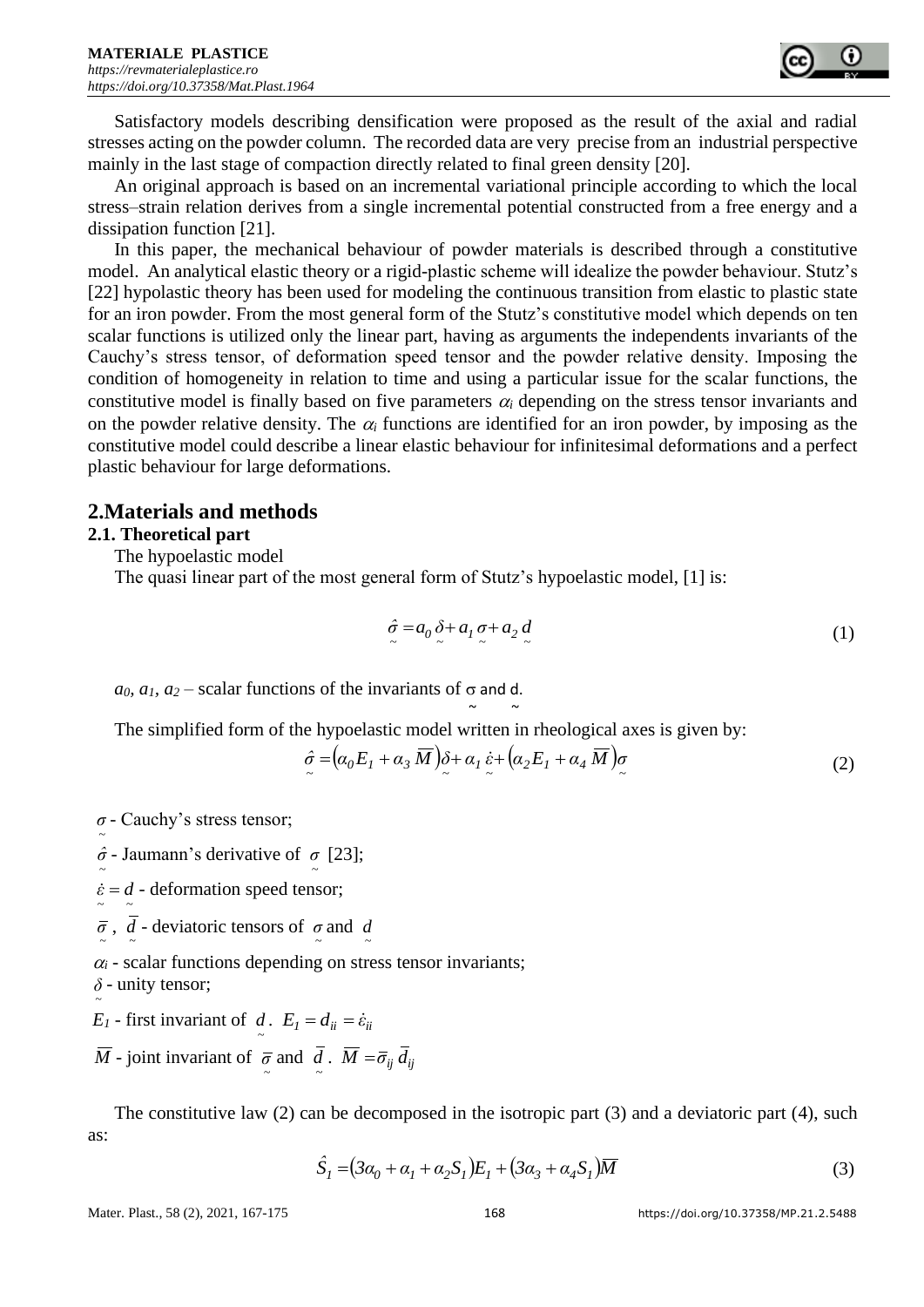$$
\frac{\partial}{\partial \tau} = \alpha_I \dot{\vec{\varepsilon}} + \left(\alpha_2 E_I + \alpha_4 \overline{M}\right) \overline{\sigma}
$$
\n<sup>(4)</sup>

$$
\overline{\sigma} = \sigma - \frac{1}{3} S_I \delta \tag{5}
$$

$$
\hat{\overline{\sigma}} = \hat{\sigma} - \frac{1}{3} \hat{S}_1 \delta \tag{6}
$$

Introducing  $(2)$  and  $(3)$  in  $(6)$  and, we have:

$$
\frac{\hat{\overline{S}}_2^2}{2} = \alpha_2 E_I \, \overline{S}_2^2 + \left(\alpha_I + \alpha_4 \overline{S}_2^2\right) \overline{M} \tag{7}
$$

with:  $S_l = 3P$  - first invariant of  $\sigma$ 

*S*<sub>2</sub>*,* – second invariant of  $\bar{\sigma}$ 

$$
\overline{S}_2^2 = \overline{\sigma}_{ij} \overline{\sigma}_{ij}
$$

$$
\overline{\hat{S}}_2^2 = 2 \overline{\hat{\sigma}}_{ij} \overline{\sigma}_{ij}
$$

$$
\overline{M} = \overline{\hat{\varepsilon}} \overline{\sigma}
$$

To a plastic state,  $S_l$ =constant,  $\overline{S}_2^2$  = constant,  $\hat{S}_l = 0$ ,  $\overline{\hat{S}}_2^2 = 0$ ,  $\overline{\hat{S}}_2 \neq 0$ , (3) and (7) will give (8):

$$
(3\alpha_0 + \alpha_1)(\alpha_1 + \alpha_4 \overline{S}_2^2) + \alpha_2(\alpha_1 S_1 - 3\alpha_3 \overline{S}_2^2) = 0
$$
 (8)

Considering the simple compression,  $\sigma_z \neq 0$ ,  $\sigma_r = 0$  and (2) becomes (9) and (10):

$$
\hat{\sigma}_z = \left(\alpha_0 E_I + \alpha_3 \,\overline{M}\right) + \alpha_I \dot{\varepsilon}_z + \left(\alpha_2 E_I + \alpha_4 \,\overline{M}\right) \sigma_z \tag{9}
$$

$$
\sigma_r = 0 \implies \hat{\sigma}_r = 0 \implies (\alpha_0 E_1 + \alpha_3 \,\overline{M}) + \alpha_1 \hat{\varepsilon}_r = 0 \tag{10}
$$

 $\sigma_z$ ,  $\sigma_r$  - axial and radial normal stresses;

 $\varepsilon_z$ , $\varepsilon_r$  - axial and radial strains;

$$
E_1 = \dot{\varepsilon}_z + 2\,\dot{\varepsilon}_r \tag{11}
$$

$$
\overline{M} = \overline{\sigma}_{ij}\overline{d}_{ij} = \frac{2}{3}\sigma_z(\dot{\varepsilon}_z - \dot{\varepsilon}_r). \tag{12}
$$

Introducing  $E_I$  and  $\overline{M}$  in (10), the Poisson's ratio ( $\nu$ ) can be calculated:

$$
\frac{\dot{\varepsilon}_r}{\dot{\varepsilon}_z} = \frac{-\left(\alpha_0 + \frac{2}{3}\alpha_3\sigma_z\right)}{2\alpha_0 + \alpha_1 - \frac{2}{3}\alpha_3\sigma_z} = -v
$$
\n(13)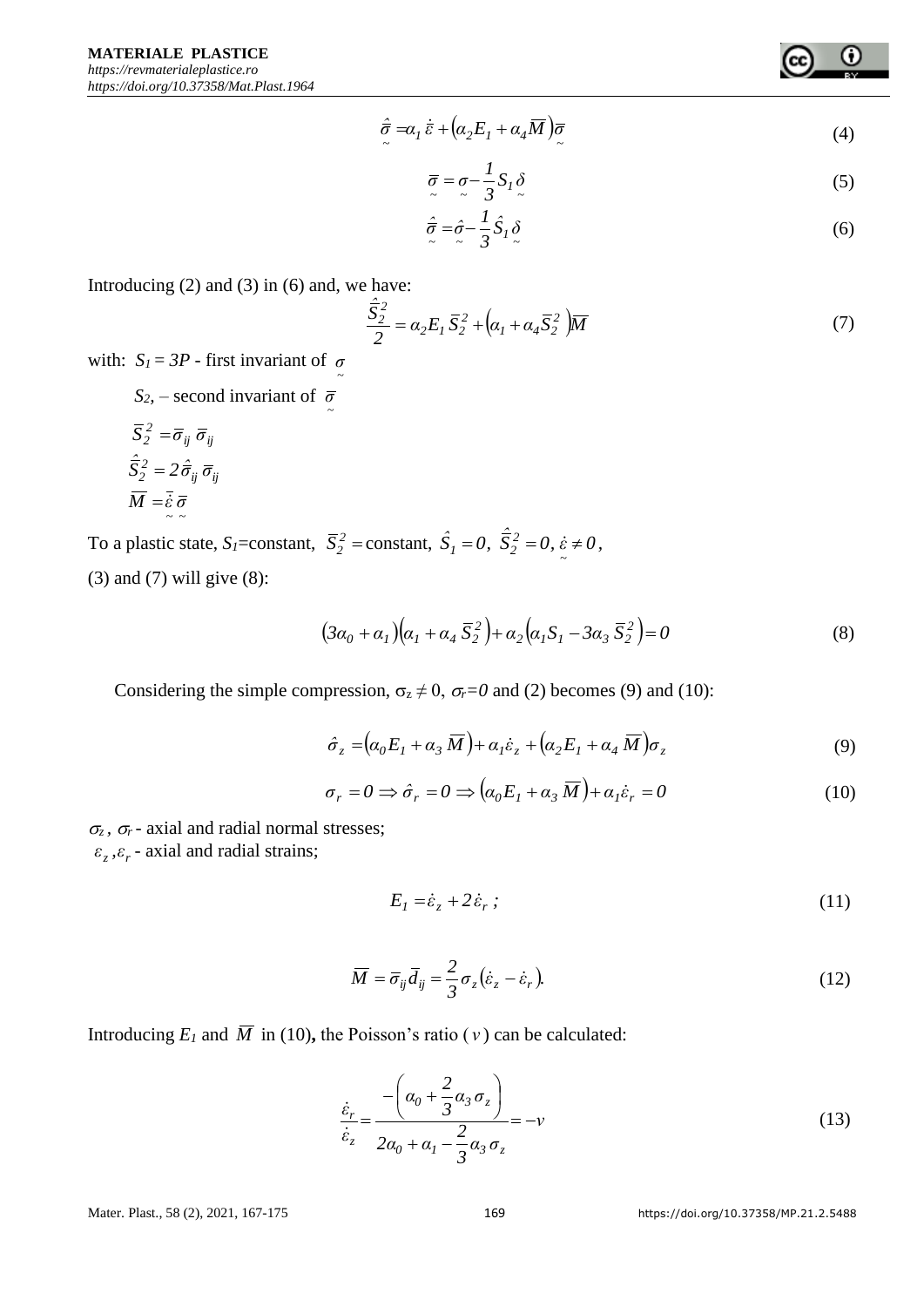

# **3.Results and discussions**

## **3.1** Calculus and identification of the parameters  $\alpha_i$ . Numerical simulation

Hypothesis: at the plastic state, we consider  $v = v_p = constant$  (we consider  $v_p = 0.45$  - Figure 2 [24]) and  $\sigma_z = \sigma_{zp}$  ( $\sigma_{zp} =$  axial normal stress at the plastic state). The value of  $v_p$  is determined using the experimental curves (Figures 1, 2). Figure 1 shows the experimental axial normal compaction stress ( $\sigma_z$ ) versus axial strain  $(\varepsilon)$  to the plastic state. A die-compressed iron sample, precompacted to a relative density  $\rho=0.9$  was used. Simple compression tests (loading-unloading) were carried out, as shown in Figure 1. The "P" curve (for the plastic state) was obtained by substracting the elastic part from the simple compression curves "SC" [24];  $\sigma_z \approx 210 MPa$  on the "P" curve. The elasticity modulus  $E_0$  is calculated as the slope of the linear part of "P" curve: *E0=81598 MPa.*

Figure 2 shows the axial normal compaction stress ( $\sigma_z$ ) versus axial strain ( $\varepsilon$ ) in simple compression at the plastic state, for different Poisson's ratios values  $(v_0)$ .

#### **3.2. Calculus of the parameters**  $\alpha_0$  **and**  $\alpha_1$

The relationship (13), written at the plastic state (with the Poisson's ratio  $v = v_p$ ) gives  $\alpha_3$ :

$$
\alpha_3 = \frac{3}{2} \frac{(2\alpha_0 + \alpha_1)v_p - \alpha_0}{(1 + v_p)\sigma_{zp}}\tag{14}
$$



**Figure 1.** Experimental **s**tress-strain distribution for simple compression (to the plastic state)



**Figure 2.** Experimental **s**tress-strain distribution for simple compression (for different Poisson's ratios values)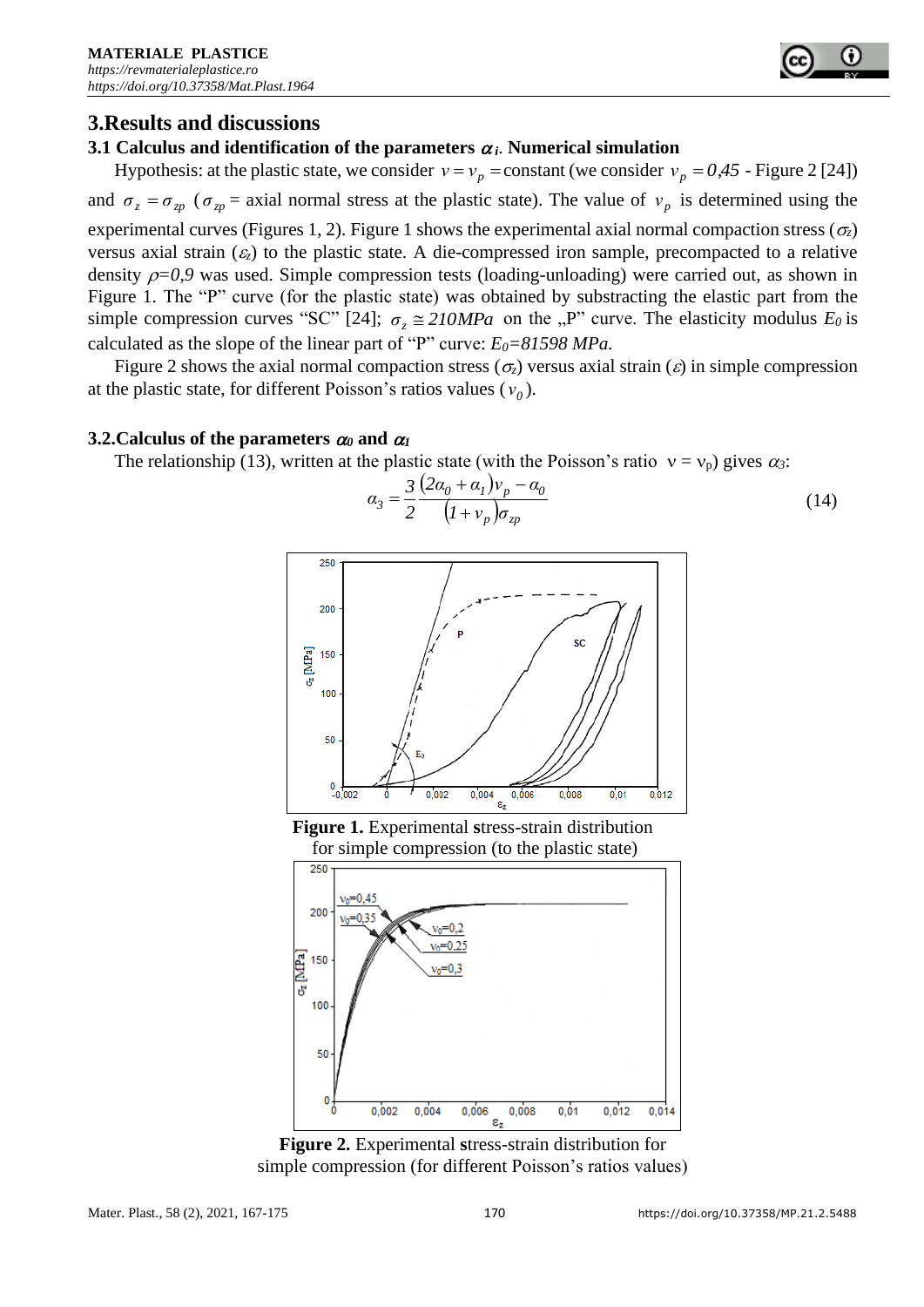If (14) is substituted to (8), using  $S_1 = \sigma_{\gamma}$  and  $\overline{S}_2^2 = \frac{2}{3} \sigma_{\overline{z}}^2$ *z*  $2^{2} = \frac{2}{3}\sigma$  $\overline{S}_2^2 = \frac{2}{3}\sigma_1^2$  for the simple compression,  $\alpha_4$  can be calculated:

$$
\alpha_4 = \frac{\alpha_2 \sigma_{zp} \left(2v_p - l\right) - \alpha_1 \left(l + v_p\right)}{\frac{2}{3} \sigma_{zp}^2 \left(l + v_p\right)}
$$
\n(15)

The relationships (9) and (13) give (16), where  $\alpha_3$  and  $\alpha_4$  are given by (14) and (15):

$$
\hat{\sigma}_z = \dot{\varepsilon}_z \frac{\alpha_1 (3\alpha_0 + \alpha_1) + \alpha_1 \alpha_2 \sigma_z + \frac{2}{3} \sigma_z^2 [\alpha_4 (3\alpha_0 + \alpha_1) - 3\alpha_2 \alpha_3]}{2\alpha_0 + \alpha_1 - \frac{2}{3} \alpha_3 \sigma_z}
$$
(16)

If the powder material has infinitesimal deformations, the deformation speed vector components  $d_{ij}$ are not too different from the derivatives in relation to time of the deformation components  $\varepsilon_{ij}$ . Considering the powder material in a neutral state,  $\sigma_z = 0$  (at the beginning of the "P" curve), the classical relation of elasticity (Hooke's law) is found; (16) becomes (17):

$$
\hat{\sigma}_z = \dot{\varepsilon}_z \frac{\alpha_1 (3\alpha_0 + \alpha_1)}{2\alpha_0 + \alpha_1} \n\hat{\sigma}_z = E_0 \dot{\varepsilon}_z
$$
\n(17)

$$
E_0 = \frac{\alpha_1 (3\alpha_0 + \alpha_1)}{2\alpha_0 + \alpha_1} \tag{18}
$$

Hooke's law and (17) give:

*E, E<sup>0</sup>* - Young modulus; with Lame's parameters and  $v_p = v_0$ :

$$
E = \frac{\mu(3\lambda + 2\mu)}{(\lambda + \mu)}, \quad v_0 = \frac{\lambda}{2(\lambda + \mu)}
$$
(19)

Finding Hooke's law suggests to interpret the parameters  $\alpha_1$  and  $\alpha_0$  like Lame's parameters ( $\alpha_1=2\mu$ ,  $\alpha_0 = \lambda$ ). Then:

$$
v_0 = \frac{\alpha_0}{2\left(\alpha_0 + \frac{\alpha_1}{2}\right)}\tag{20}
$$

$$
\Rightarrow \alpha_I = \alpha_0 \left( \frac{I - 2v_0}{v_0} \right) \tag{21}
$$

 $\alpha_1$  from (21) substituted to (18) gives  $\alpha_0$ :

$$
\alpha_0 = \frac{E_0 v_0}{(1 + v_0)(1 - 2v_0)}
$$
\n(22)

The relationships (21) and (22) give the values of the parameters  $\alpha_0$  and  $\alpha_1$  (Table 1), for different experimental values of *v<sub>0</sub>*;  $E_0 = 81598 \text{ MPa}$ ,  $\sigma_z \approx 210 \text{ MPa}$  - from the Figure 2.

| <b>Lable 1.</b> The values of some parameters $u_i$ |                  |                  |           |
|-----------------------------------------------------|------------------|------------------|-----------|
| vo                                                  | $\alpha_0$ (MPa) | $\alpha_l$ (MPa) | $\alpha$  |
| 0.2                                                 | 22666            | 67998            | $-107.85$ |
| 0.25                                                | 32639            | 65278            | $-130.5$  |
| 0.3                                                 | 47075            | 62767            | $-164.5$  |
| 0.35                                                | 70516            | 60442            | $-221.2$  |
| 0.45                                                | 253235           | 56274            | -674.5    |

**Table 1.** The values of some parameters  $\alpha$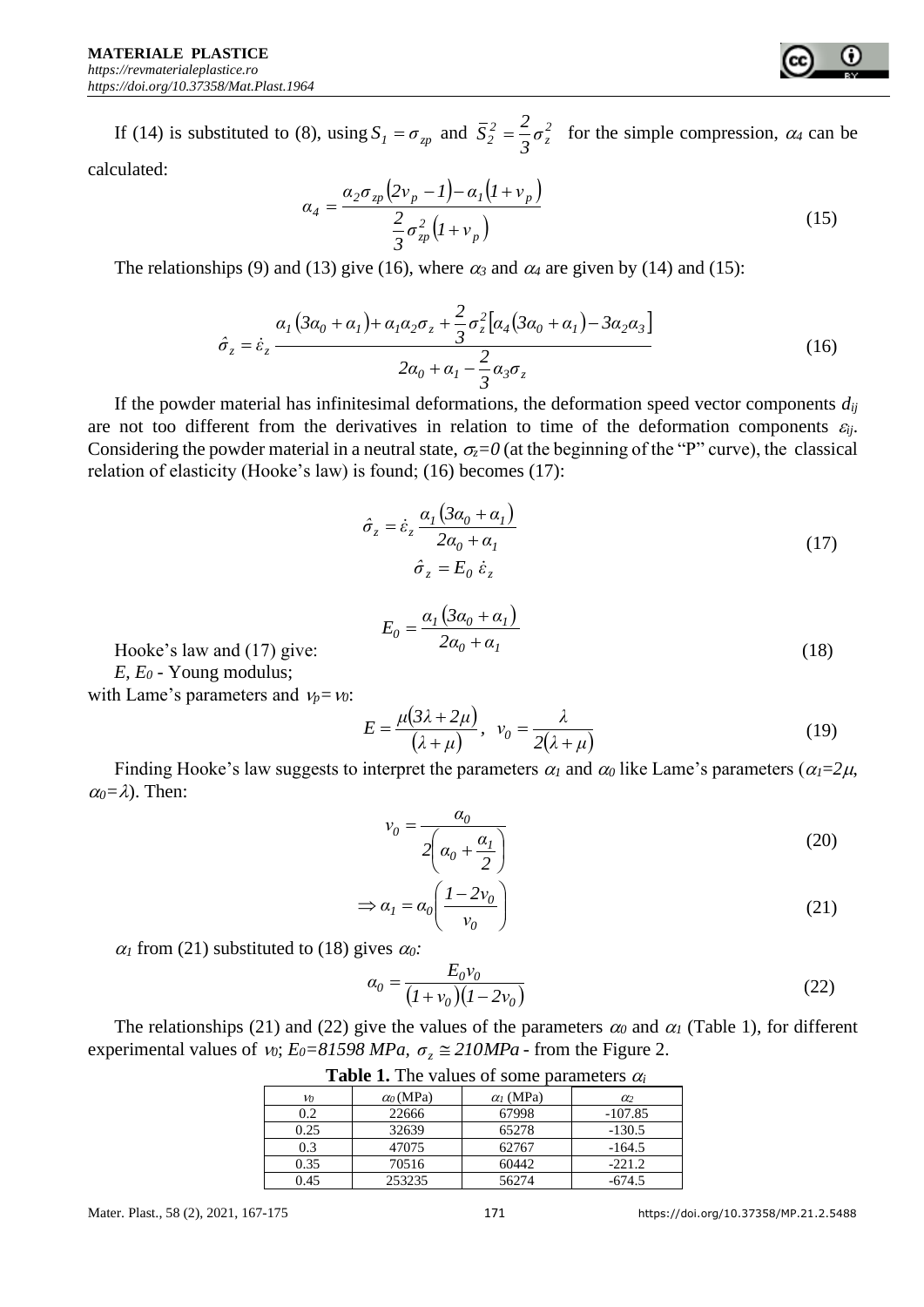#### **3.3.Calculus of the parameter** *<sup>2</sup>*

For the isotropic compression,  $M=0$ ; (3) becomes (23):

$$
\hat{S}_I = (3\alpha_0 + \alpha_1 + \alpha_2 S_I) E_I \tag{23}
$$

The isotropic part of the Jaumann's derivative of  $\sigma$  (23) gives:

$$
\frac{dP}{d\rho} = \frac{3\alpha_0 + \alpha_1 + \alpha_2 \cdot S_1}{3\rho} = m
$$
\n(24)

$$
\alpha_2 = \frac{3mp - 3\alpha_0 - \alpha_1}{S_1} \tag{25}
$$

m –the slope of the experimental isotropic compression curve [25], (Figure 3);

$$
S_I = 3P, m = \frac{dP}{d\rho}.
$$

 $\rho$ -relative density of the die-compressed iron sample, before simple compression.

Figure 3 shows the experimental results of isotropic compression - average pressure versus relative density. There are many curves fitted on the experimental results of the Figure 3:

$$
P = 1813.13 - 5597.51\rho + 4461.65\rho^2
$$
  
\n
$$
P = -5444.98 + 23119.3\rho - 33190.9\rho^2 + 16364\rho^3
$$
  
\n
$$
P = 742.082\rho^{6,08226}
$$
\n(26)

We have used the second degree polynome; (24) becomes (27):

$$
m = \frac{dP}{d\rho} = -5597.51 + 2(4461.65\rho)
$$
\n(27)



**Figure 3.** Experimental results of isotropic compression; average pressure versus relative density

For  $\rho=0.9$ ,  $m=2433.46$ ,  $S_1$  and  $\alpha_2$  can be calculated (Table 1).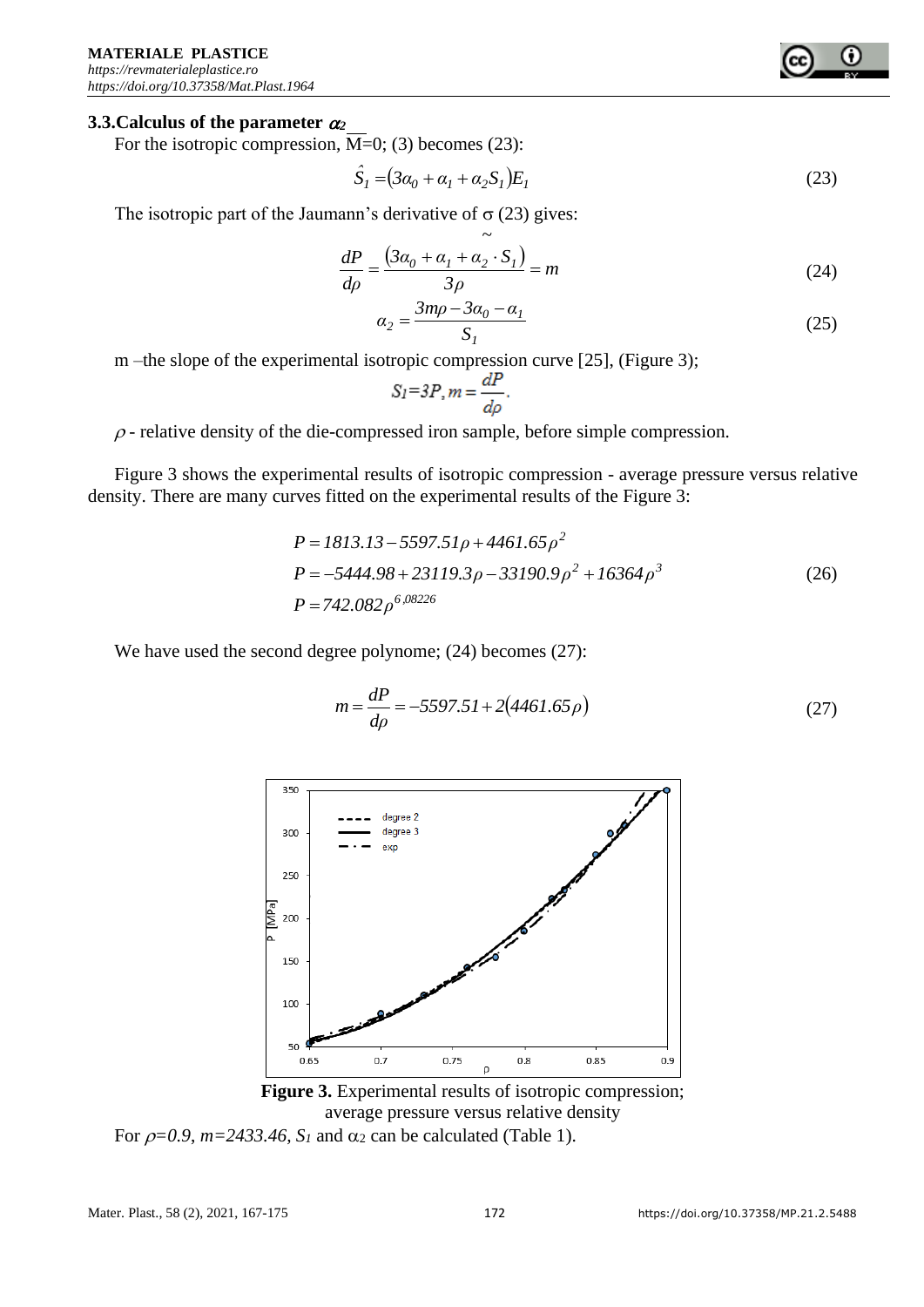

#### **3.4.** Calculus of the parameters  $\alpha_3$  and  $\alpha_4$

We consider a proposed elastoplastic model [9], with the density as the hardening parameter; the yield surface for some density is shown in Figure 4. It should be noted that to each normal stress  $\sigma_z$ following the straight line of simple compression corresponds a limit value on the yield surface ( $\hat{S}_{2p}$ ). The calculus of  $\alpha_3$  and  $\alpha_4$  involves some changes in the relationships (14) and (15):  $\sigma_{zp}$  will be replaced by  $\sigma_z$  in (14) and  $\sigma_{zp}^2$  will be replaced by  $\sigma_z \sigma_p$  in (15). These values are calculated using the proposed yield surface.



**Figure 4.** Yield surface

The parameters  $\alpha_3$  and  $\alpha_4$  can be calculated using (14) and (15) modified as explained, using the experimental values of  $\sigma_p$ , *v*, and different values of the normal stress  $\sigma_z$  for an iron powder.

#### **3.5. Numerical simulation**

A computer program using the trapezes method is used to integrate the hypoelastic theory (the relationship 16). The evolution of the axial normal stress and strain in simple compression, of a diecompressed iron powder sample was obtained (Figure 5).



**Figure 5**. Axial normal compaction stress ( $\sigma_z$ ) versus axial strain  $(\varepsilon_z)$ . Numerical simulation of simple compression

## **4. Conclusions**

The paper presents an orriginal approach of the continuous transition from elastic to plastic state for a powder material, starting from the hypoelastic model [22]. A development of Stutz criteria (1), based on tensor calculus was performed, using the explicit form of the used tensors and their deviatoric tensors. Under certain original circumstances (the conditions imposed for the simple compression of the powder material in the case of plastic state and the identification of the Poisson's ratio), the relationship (2) allows to describe a perfect plastic flow of the powder material at the critical state. To an appropriate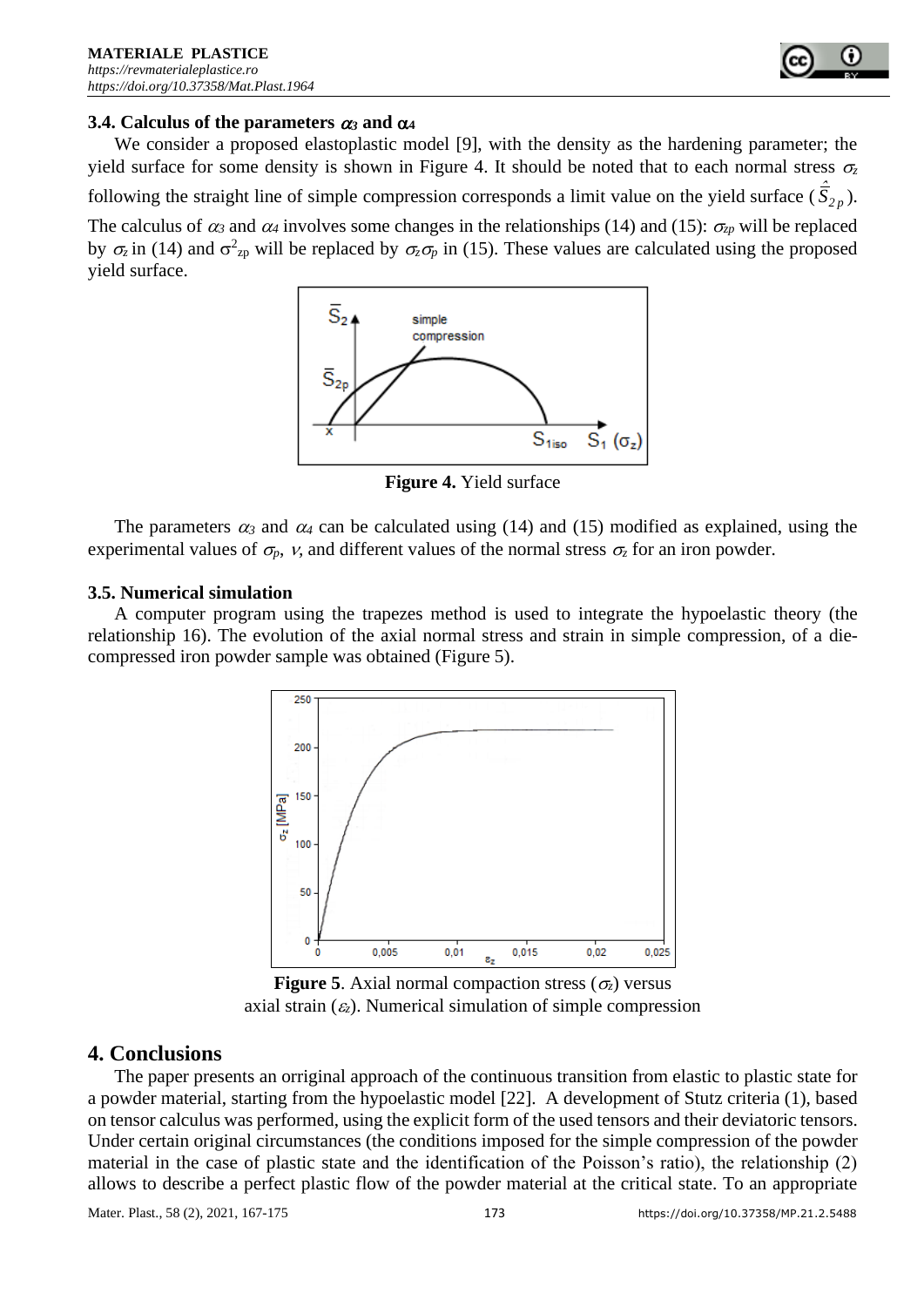and original choice of the  $\alpha_i$  functions (based on the theoretical and experimental identification of the Hooke's law and Lame's parameters), the relationship (1) will be able to describe the continuous evolution of the material from infinitesimal deformations to large deformations, when the powder material has a perfect plastic behaviour. The validity of the hypoelastic model can be shown by comparing the results of the numerical simulation (Figure 5) with the experimental curve (Figure 1). The numerical simulation is not influenced by the powder relative density. The study of the transition from the elastic to plastic state for powder materials with elasto-plastic behaviour in cold compression is performed differently in literature, as shown in Introduction.

## **References**

1. MARINESCU, M., et al, Comparative Study of Tensile Behaviour for Layered Polymeric Composite Materials, *Mater. Plast.*, **55**(3), 2018, 279-285

2.TANG GU, CASTELNAU O., FOREST S., Multiscale modeling of the elastic behavior of architectured and nanostructured Cu-Nb composite wires, International Journal of Solids and Structures, december 2016, 121-131.

3*.* MARTH, S., HAGGBLAD, H.-A., Oldenburg*,* M., A comparison between Stepwise Modelling and Inverse Modelling methods for characterization of press hardened sheet metals, Proceedings of the 6th International Conference Hot Sheet Metal Forming of High-Performance Steel CHS2: June 4-7 2017, Atlanta, Georgia, USA, 281-288.

4. PETHO, D., MIKO, T., et al., The Caracterisation of Ceramic Particles Reinforced Molybdenum Composites Produced by Cold Pressing, Proceedings of the Euro PM 2018 Congress, October 14-18 2018, Bilbao, Spain, 201-208.

5. MORARU, C.G., Study, research and contributions regarding the development of some copper based sintered alloys used in the electronics and electrotechnics industry, Teza de doctorat Universitatea Transilvania din Brasov, 2013, 42-48.

6. ANTONIS, S.P., ROZAN, A.E., et al., A Comparative Evaluation of Stress Resistance Between Nanohybrid Composite and Ormocer Restorations on Posterior Teeth - in vitro Study, *Mater. Plast.*, **57**(1), 2020, 8-12

7. PETRE, R., ZECHERU, T., et al, Synthesis and Mechanical Properties of Polyurea-Based Hybrid Composites for Ballistic Individual Protection, *Mater. Plast.*, **55**(3), 2018, 315-319.

8.WALTHER, G., BUETTNER, T., et al., Iron-Based Sintered Friction Material For Motor Cycles**,**  Proceedings of the Euro PM 2019 Congress, October 13-16. 2019, Maastricht, Netherlands*,* 165-175.

9. HUTSCH,T., RIESSELMANN, J., et al. Reusable And Lightly Loaded Thermal Interface for Modular Satellites Based on Powder Metallurgically Processed Copper/CNT Composite, Proceedings of the Euro PM 2018 Congress, October 14-18 2018, Bilbao, Spain, 129-136.

10.CRISTOFOLINI, G., In-Situ Analysis of the Powder Behaviour during Cold Compaction, Proceedings of the Euro PM 2014 Congress, September 21-24 2014, Salzburg, Austria, 497-499.

11. BEHRENS, B.A., BOUGUECHA, A., et al. Compaction of a Copper Spiral within A Cylindrical Die Of Steel Powder And Investigation Of Their Deformation Behavior, Proceedings of the Euro PM 2016 Congress, October 9–13 2016, Hamburg, Germany, 157-164.

12. MOLINARI, A, CRISTOFOLINI, I., et al. The Shrinkage of Uniaxially Cold Compacted Iron Green Parts, Proceedings of the Euro PM 2016 Congress, Hamburg Germany, 89-96.

13. SUK HYUN KIM, JIN MO KOO, PARK, S.,J., Development of Regression Model For Iron Powder Compaction Considering on Particle Size Distribution and Copper Content Effects, Proceedings of the Euro PM 2016 Congress, October 9–13 2016, Hamburg Germany, 165-172.

14. CRISTOFOLINI, I., PEDERZINI, G., et al. The Influence of Powder Mix on Densification and Compaction Mechanics in Uniaxial Cold Compaction, Proceedings of the Euro PM 2017 Congress, October 01-04 2017, Milan Italy, 123-130.